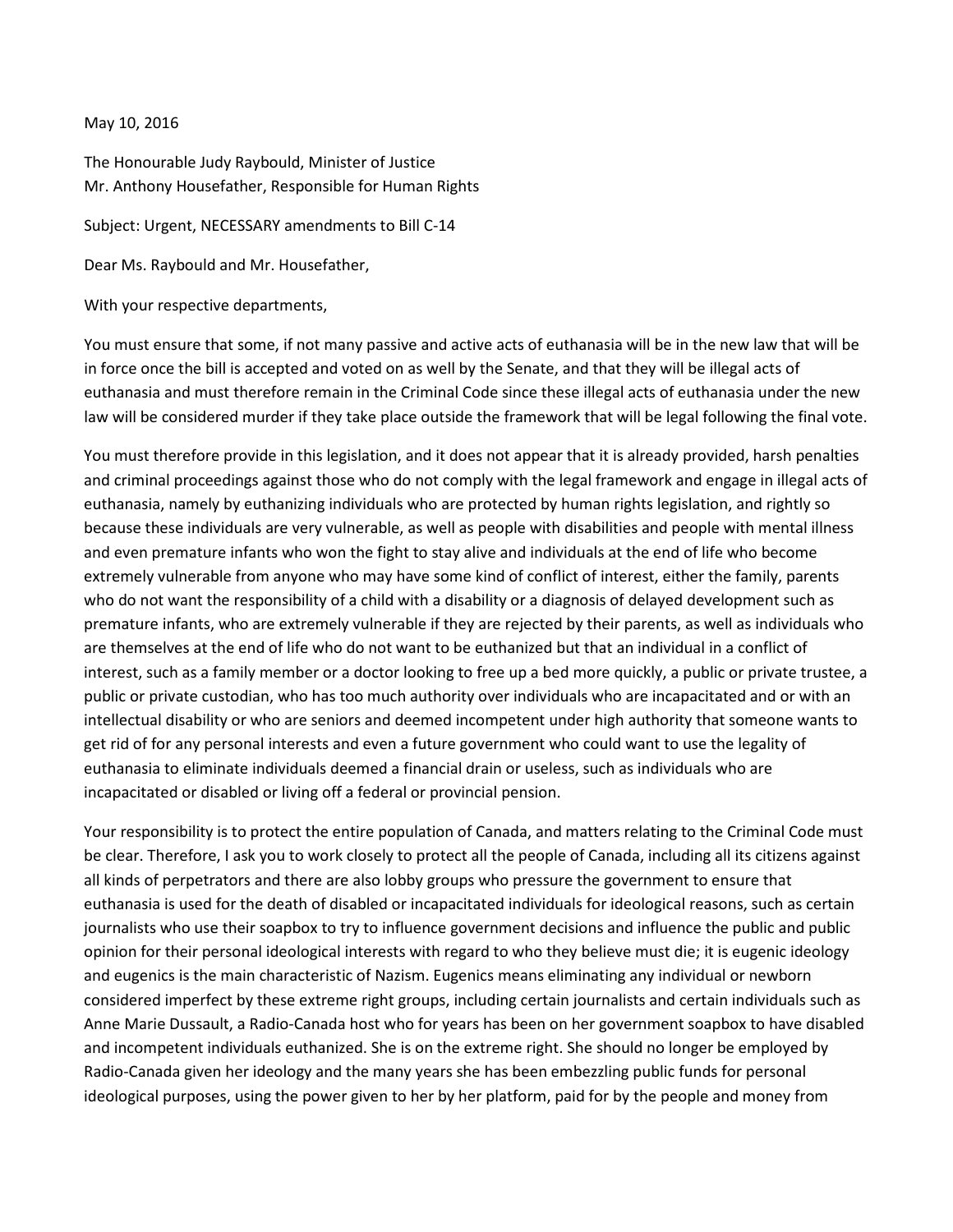Canadian taxpayers and using this soapbox that gives her power over the population, influence as well over governments to embezzle Canadian taxpayer dollars for her extreme right eugenicist ideology with other Radio-Canada associates. With the number of years she has spent at Radio-Canada, she and her associates have discovered tricks to influence the people as well as government decisions and have also discovered the immense power given to them by the audience reach provided by Radio-Canada.

It looks as though vulnerable individuals are considered living and human targets, and it is up to the federal Department of Justice to protect all of these people wrongly considered by many as useless and undesirable. This role also falls to the official responsible for human rights in Canada, Mr. HOUSEFATHER, to protect vulnerable groups in CANADA AGAINST ALL THESE POSSIBLE and current and also future potential PERPETRATORS.

Please ensure that there will be acts of euthanasia deemed illegal, namely those outside the framework of the new legislation to be voted on and that harsh penalties are to be provided for these illegal acts of euthanasia and that they will continue to be considered murder under the Criminal Code.

Please ensure that this new legislation, before it is voted on, includes such protections for individuals who do not want to be euthanized, as well as all vulnerable individuals including premature infants rejected by their parents because they have been diagnosed as possibly being developmentally delayed and all individuals at the end of life who want to receive health care since hospitals are essentially places to receive care and all citizens are entitled to equal, excellent care and palliative care under the Charter without discrimination. Premature infants and disabled and incapacitated individuals and those unable to express themselves, as these are the individuals who are protected by human rights, not potential perpetrators.

IMPORTANT: It is also very important to be aware that Quebec accepts and provides in its legislation on physician-assisted dying a method of euthanasia that imposes unbearable suffering on premature infants and individuals at the end of life. This method of euthanasia provided in Quebec's legislation on physician-assisted dying is to have an individual or premature infant die by depriving the infant of milk (following a diagnosis of probable disability, which is against the law but currently practised in neo-natal units, constituting illegal acts of euthanasia) and depriving individuals at the end of life of all liquids, resulting in unbearable suffering for the sick and dying, since the individual dies of dehydration and thirst right there in the hospital. This method is unfortunately provided for and accepted in the Quebec legislation and MUST BE ABSOLUTELY PROHIBITED AS A METHOD THAT ADDS UNBEARABLE SUFFERING TO THE SICK AND DYING AND IN MANY CASES IS AN ILLEGAL ACT OF EUTHANASIA AND MUST BE STRICTLY PROHIBITED BY FEDERAL LEGISLATION BEING ABSOLUTELY UNETHICAL AND IS NOT PROVIDED TO RELIEVE SUFFERING BUT TO HASTEN DEATH, MOST OF THE TIME FOR INDIVIDUALS AT THE END OF LIFE AND PREMATURE INFANTS WITH A PROGNOSIS OF BEING DEVELOPMENTALLY DELAYED AND WHO HAVE NOT SOUGHT FOR OR WISH TO BE EUTHANIZED. The federal government must also prohibit acts of euthanasia that do not bring about death, adding unbearable suffering and, as you can see, you must not allow provinces this alternative. An individual dying of dehydration (total deprivation of any form of liquid, even at the end of life), their lips crack, their tongue swells and cracks, their blood ends up clotting, and the person suffers greatly when deprived of liquids since they literally die of thirst. This is used by doctors to perform illegal acts of euthanasia on individuals who did not ask for it. This must therefore be prohibited and also in Quebec. This is a federal matter to ensure that these horrors are no longer performed in Quebec or in the rest of Canada